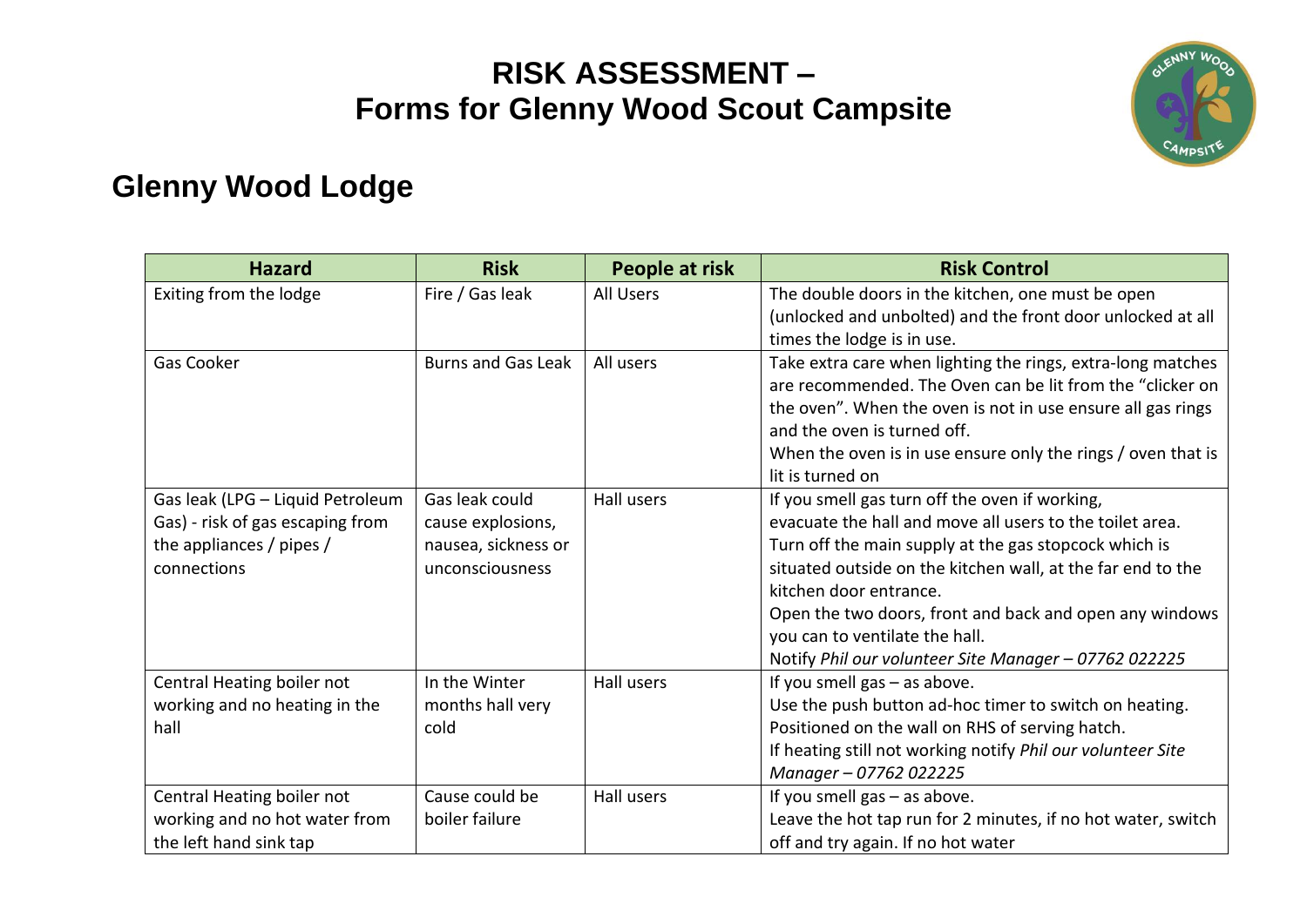# **RISK ASSESSMENT – Forms for Glenny Wood Scout Campsite**



|                                                                                                                  |                                            |              | Use the push button ad-hoc timer, 15 minute button, to<br>switch on boiler. Positioned on the wall on RHS of serving<br>hatch.<br>If hot water still not working notify Phil our volunteer Site<br>Manager - 07762 022225 |
|------------------------------------------------------------------------------------------------------------------|--------------------------------------------|--------------|---------------------------------------------------------------------------------------------------------------------------------------------------------------------------------------------------------------------------|
| Excess rain/muddy slippery floors                                                                                | Cuts, sprains,<br>breaks                   | Site users   | Users to remove boots before entering the lodge<br>Brief on dangers of slipping in muddy conditions.<br>Remind users of slippery conditions on the lodge patio.<br>Apply First Aid as appropriate.                        |
| Uneven terrain through the<br>campsite, woods & paths when<br>leaving the lodge including<br>walking to the loos | Physical injury from<br>trips, falls, etc. | Site users   | Brief on dangers of tripping/falling as necessary.<br>In the dark use lights when walking to car park and loos.<br>Buttons by both front and side doors. Give First Aid<br>immediately                                    |
| Using Glenny Wood Site                                                                                           | Physical harm                              | <b>Users</b> | Use the Glenny Wood Campsite Risk Assessment form and<br>undertake your own review and brief users.                                                                                                                       |